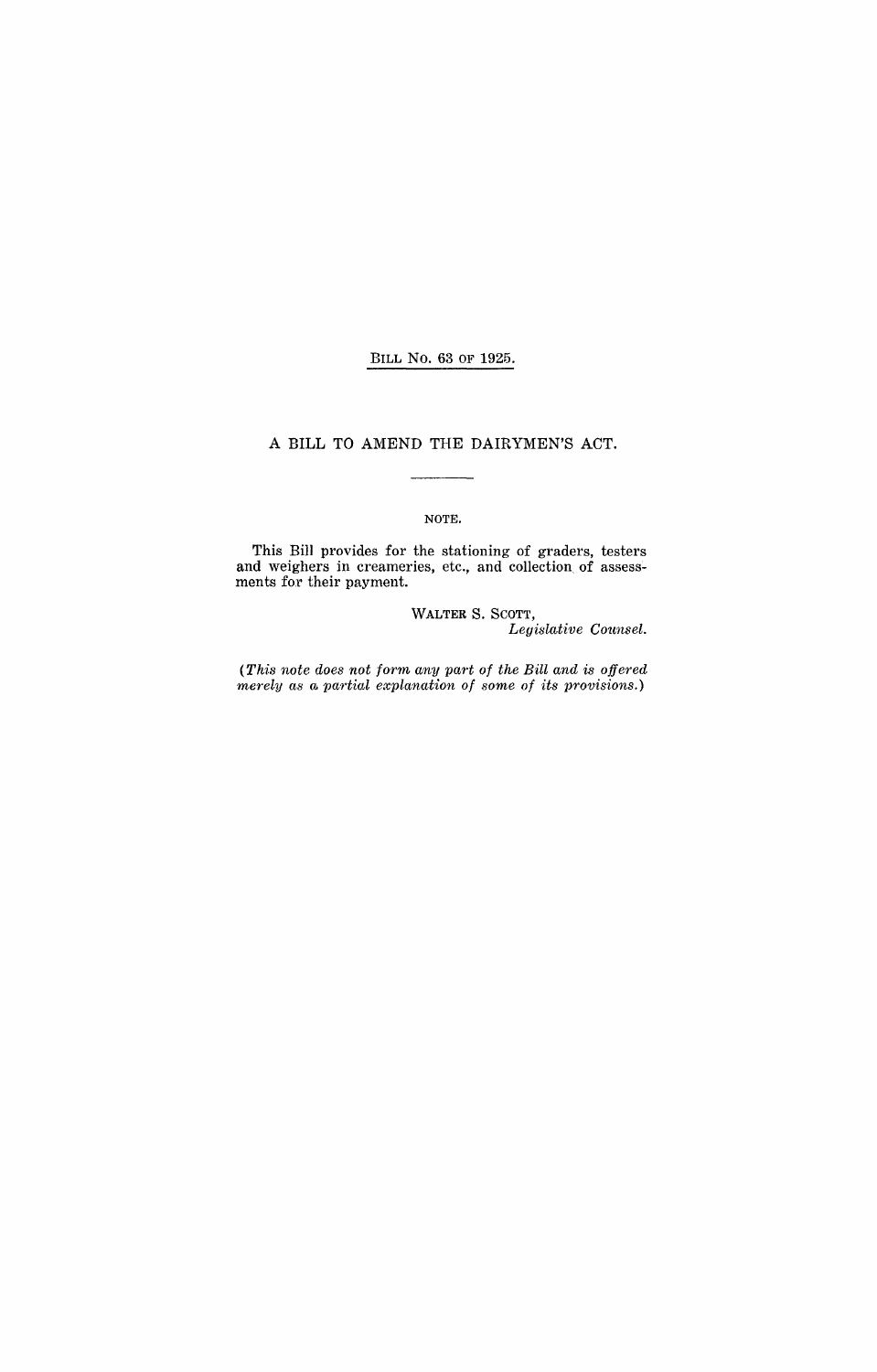## **BILL**

#### No. 63 of 1925.

#### An Act to amend The Dairymen's Act.

*(Assented to* , 1925.)

H IS MAJESTY, by and with the advice and consent of the Legislative Assembly of the Province of Alberta, enacts as follows:

**1.** This Act may be cited as "The Dairymen's Act Amend*ment Act, 1925."* 

**2.** *The Dairymen's Act,* being chapter 162 of the Revised Statutes of Alberta, 1922, is amended as to section 38 by adding as subsections  $(2)$ ,  $(3)$ ,  $(4)$ ,  $(5)$  and  $(6)$  the following:

"(2) The Minister may appoint and define the duties of Provincial dairy produce graders, testers and weighers.

"(3) Every such grader, tester or weigher shall have the right when directed by the Dairy Commissioner to enter into any creamery, cheese factory or dairy and there continue for such time as they may be directed for the purposes of grading, testing or weighing dairy produce in accordance with the regulations from time to time made by the Minister.

"(4) The Minister may assess every owner of any such creamery, cheese factory or'dairy with a reasonable propor tion of the total cost of the services of such graders, testers and weighers, and shall at his uncontrolled discretion fix and determine the said proportion, the times when the same is payable and the method in which it is to be paid.

" (5) All such assessments shall be a debt due from the respective owners to the Crown and when received by the Minister shall be deposited to the credit of the Provincial Treasurer in a chartered bank to defray the expenses of the services as above outlined.

" $(6)$  'Dairy' in this section shall mean any place to which is brought the milk or cream from the herds of five or more persons for the purpose of being manufactured into ice cream or for re-sale, and 'dairy produce' shall mean butter, cheese, milk and cream.

**3.** Section 48 of the said Act is amended by striking out all the words after "dairy produce."

**4.** This Act shall come into force on the ............ day of .......................... 19 .. .